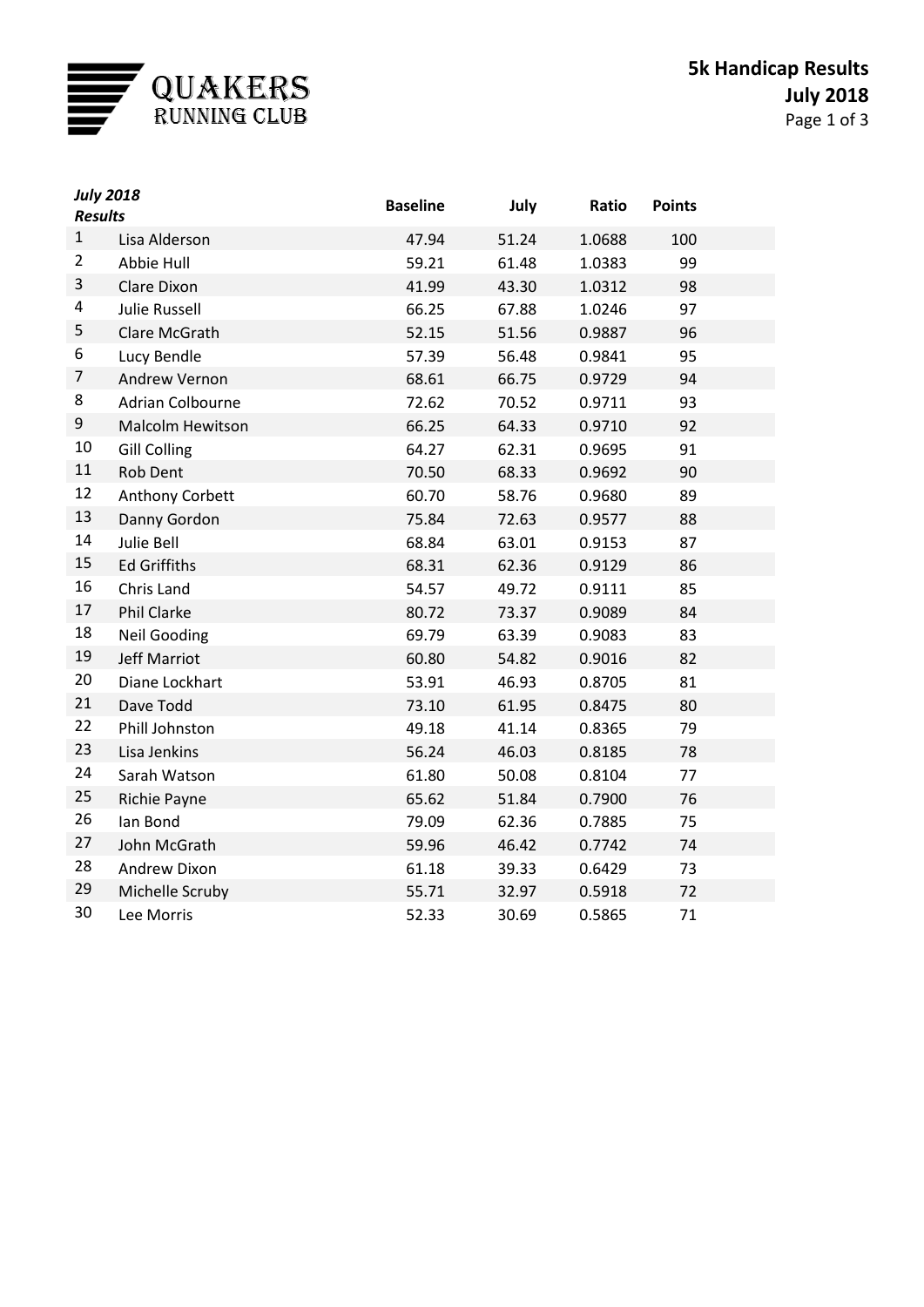

| <b>Results</b> | <b>July 2018 Cumulative Scores</b> | Jan              | Feb              | Mar       | Apr         | May         | Jun         | Jul         | <b>Total</b> |
|----------------|------------------------------------|------------------|------------------|-----------|-------------|-------------|-------------|-------------|--------------|
| $\mathbf{1}$   |                                    | 85               | 76               | 90        | 82          | 89          | 86          | 88          | 596          |
| $\overline{2}$ | Danny Gordon<br><b>Julie Bell</b>  | 84               | 75               | 91        | 84          | 87          | 87          | 87          | 595          |
| 3              | Lisa Alderson                      | 88               | 87               | $\pmb{0}$ | 93          | 96          | 99          | 100         | 563          |
| 4              | Lisa Reeve                         | 86               | 89               | 76        | 95          | 100         | 98          | 0           | 544          |
| 5              | <b>Jeff Marriot</b>                | $\mathbf 0$      | 91               | 89        | 89          | 93          | 85          | 82          | 529          |
| 6              | Abbie Hull                         | 95               | 96               | 99        | 98          | $\mathbf 0$ | 0           | 99          | 487          |
| 7              | <b>Gillian Harris</b>              | 80               | 82               | 84        | 76          | 75          | 77          | $\mathbf 0$ | 474          |
| 8              | Andy Whittam                       | 100              | 97               | 97        | 92          | $\mathbf 0$ | 80          | 0           | 466          |
| 9              | <b>Neil Gooding</b>                | $\mathbf 0$      | 94               | 95        | 96          | 95          | $\mathbf 0$ | 83          | 463          |
| 10             | <b>Adrian Colbourne</b>            | 99               | 88               | 94        | 0           | $\mathbf 0$ | 88          | 93          | 462          |
| 11             | Rob Dent                           | $\mathbf 0$      | 81               | $\pmb{0}$ | 94          | 92          | 95          | 90          | 452          |
| 12             | <b>Ed Griffiths</b>                | $\mathbf 0$      | 72               | 77        | 86          | 83          | 0           | 86          | 404          |
| 13             | John McGrath                       | 96               | $\boldsymbol{0}$ | 0         | 63          | 77          | 94          | 74          | 404          |
| 14             | <b>Julie Russell</b>               | $\mathbf 0$      | 0                | 0         | 100         | 99          | 100         | 97          | 396          |
| 15             | Michelle Scruby                    | 79               | $\mathbf 0$      | 0         | 78          | 86          | 73          | 72          | 388          |
| 16             | Elizabeth Kennedy                  | 78               | 68               | 87        | 77          | $\mathbf 0$ | 76          | 0           | 386          |
| 17             | Phill Johnston                     | 69               | 80               | 0         | 75          | 81          | $\mathbf 0$ | 79          | 384          |
| 18             | <b>Helen Clarke</b>                | 90               | 92               | 0         | 99          | 98          | 0           | 0           | 379          |
| 19             | David Ledgerwood                   | 97               | 83               | 98        | 97          | $\mathbf 0$ | 0           | 0           | 375          |
| 20             | <b>Malcolm Hewitson</b>            | 93               | $\mathbf 0$      | 0         | 0           | 69          | 92          | 92          | 346          |
| 21             | <b>Wendy Thompson</b>              | $\mathbf 0$      | 84               | 0         | 79          | 90          | 93          | $\pmb{0}$   | 346          |
| 22             | Gary Read                          | 70               | 59               | 0         | 67          | 72          | 68          | 0           | 336          |
| 23             | Sarah Watson                       | $\mathbf 0$      | 57               | 0         | 62          | 74          | 64          | 77          | 334          |
| 24             | Andrew Vernon                      | $\mathbf 0$      | $\mathbf 0$      | 0         | 85          | 71          | 69          | 94          | 319          |
| 25             | <b>Michael King</b>                | $\mathbf 0$      | 65               | 82        | 88          | 84          | $\mathbf 0$ | 0           | 319          |
| 26             | <b>Emily Beaumont</b>              | $\mathbf 0$      | $\mathbf 0$      | 83        | 68          | 76          | 66          | 0           | 293          |
| 27             | Emma Joyeux                        | 73               | 61               | 75        | 80          | $\pmb{0}$   | 0           | 0           | 289          |
| 28             | <b>Helen Gregory</b>               | 77               | 66               | 0         | 73          | 0           | 71          | 0           | 287          |
| 29             | Lee Morris                         | 76               | 63               | 0         | 65          | 0           | 0           | 71          | 275          |
| 30             | <b>Adrian Cottam</b>               | 98               | 95               | 0         | 81          | 0           | 0           | 0           | 274          |
| 31             | Dave Jones                         | 94               | 79               | 0         | $\pmb{0}$   | $\pmb{0}$   | 91          | 0           | 264          |
| 32             | Sally Watson                       | 83               | 99               | 0         | 0           | 0           | 81          | 0           | 263          |
| 33             | <b>Grainne Duffy</b>               | $\pmb{0}$        | 73               | 85        | 0           | 0           | 97          | 0           | 255          |
| 34             | <b>Kelly Smith</b>                 | 0                | 0                | 88        | 0           | 78          | 83          | 0           | 249          |
| 35             | Andrew Dixon                       | $\boldsymbol{0}$ | 0                | 100       | 0           | 70          | 0           | 73          | 243          |
| 36             | Lucy Bendle                        | 0                | 62               | 86        | 0           | $\pmb{0}$   | 0           | 95          | 243          |
| 37             | Chris Land                         | $\boldsymbol{0}$ | $\pmb{0}$        | 79        | 74          | $\pmb{0}$   | 0           | 85          | 238          |
| 38             | Dawn Johnston                      | 0                | 0                | 0         | 69          | 82          | 70          | 0           | 221          |
| 39             | Rob Gillham                        | $\pmb{0}$        | 70               | $\pmb{0}$ | $\mathbf 0$ | 85          | 65          | 0           | 220          |
| 40             | Helen Spaven                       | 0                | 64               | 0         | 61          | $\pmb{0}$   | 89          | 0           | 214          |
| 41             | Darren Alderson                    | $\pmb{0}$        | 69               | 0         | 70          | $\pmb{0}$   | 72          | 0           | 211          |
| 42             | Dale Chapman                       | $\boldsymbol{0}$ | 60               | 81        | 0           | 0           | 67          | 0           | 208          |
| 43             | Lena Rusa                          | 72               | 58               | 76        | $\pmb{0}$   | $\pmb{0}$   | $\pmb{0}$   | 0           | 206          |
| 44             | Claire Dixon                       | $\pmb{0}$        | 0                | 0         | 0           | 97          | 0           | 98          | 195          |